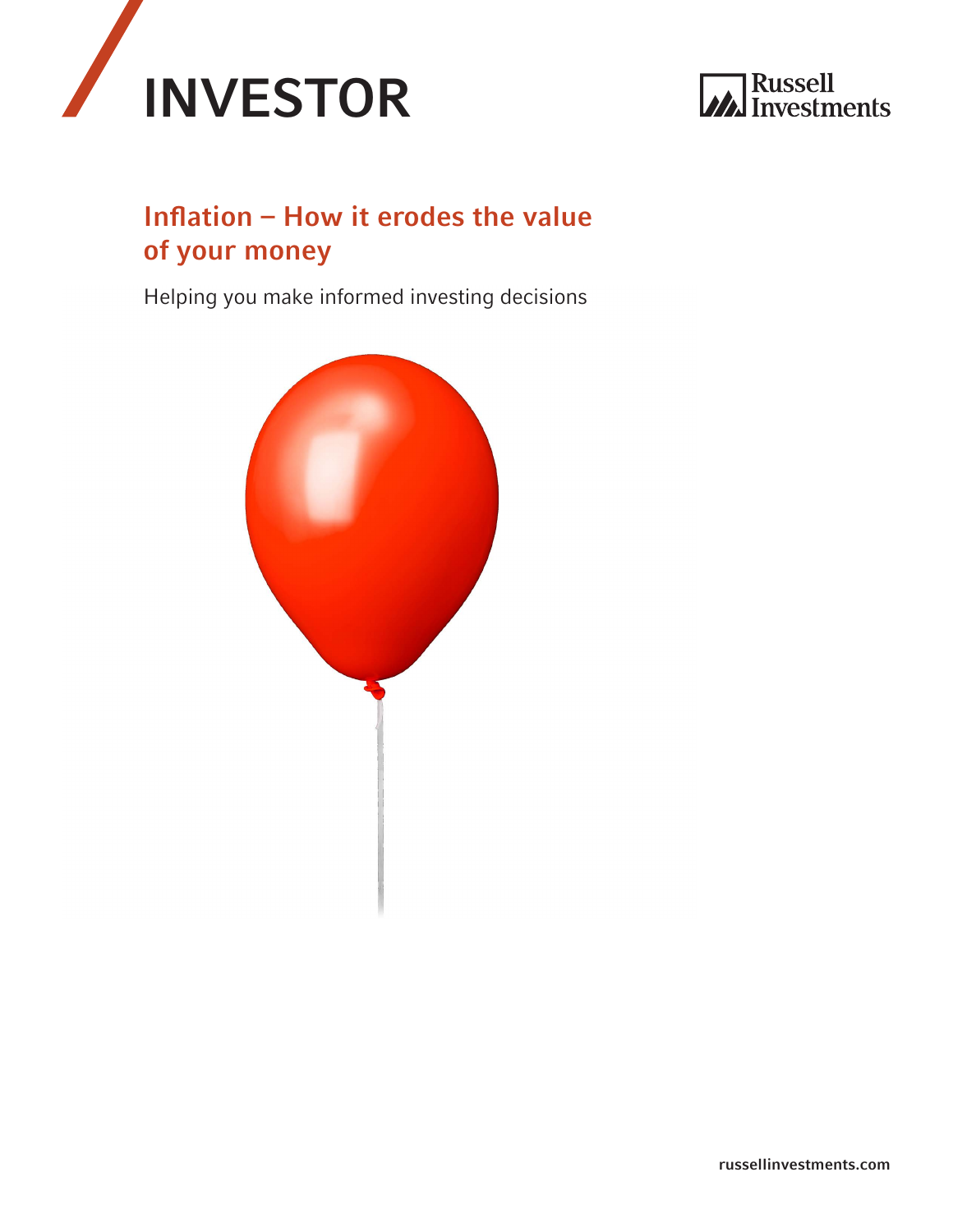## We all know the feeling of going to the supermarket or DIY store and realising our paycheck isn't stretching as far as it used to - that is inflation.

Inflation is a persistent rise in the average cost of goods and services over time. Inflation decreases the purchasing power of your pound or euro.

A little bit of inflation is a good thing. That's because it shows the economy is growing: prices of products and services generally go up because there is rising demand for them. That in turn prompts manufacturers and providers to increase supply, which can lead to more jobs, higher wages and then even more demand.

Inflation is measured by the Consumer Price Index (CPI) – which compares the change over time in the price of a basket of commonly used goods and services. The price of one item going up isn't inflation, but the price of the basket going up over time is.

For the past few decades, inflation hasn't been a significant problem in the UK and Europe. Both the UK Bank of England (BoE) and the European Central Bank (ECB) have a goal to keep inflation in their countries at around 2% a year.

#### But worries about higher inflation in the future are growing. Inflation generally comes from three sources:

- Demand-pull inflation this is generally caused by a strong economy
- Cost-push inflation this may come from rising wages, or the cost of energy or materials
- Easy-money policies when central banks try to boost the economy by lowering borrowing costs or increasing the money supply

As the global COVID-19 pandemic is brought under control, many observers worry that all those sources of inflation are now at play.

For most of the past year and a half, the UK and Europe were in various stages of lockdown in which certain sectors were shuttered or activities limited. The savings ratio has skyrocketed - in the UK, the personal savings rate in Q1 2021 was 19.9% of disposable income compared to 8.9% in Q1 2020<sup>1</sup>, just before the first wave of lockdown was imposed.

In Europe, the data suggests the same phenomenon. In Q1 2021, savings rate was 21.5%, versus 16.8% in Q1 2020<sup>2</sup>.

Now that services are reopening (think haircuts, manicures and movies!) and other activities are normalising, some of those savings are going to be put to use. Just think about all the things you missed doing during the lockdowns and you can see how there is a risk of demand-pull inflation.

Anyone who has recently tried to renovate a home, build a new patio deck, buy a used car or even fill up their car's petrol tank has a sense of the potential for **cost**push inflation. But it's not just input costs that have risen  $-$  wages have too, especially in the UK<sup>3</sup>. As well, unemployment rates have been declining in 2021 as the economy revives.

Most importantly, however, have been the easy-money policies in both countries as authorities worked to keep the economy afloat during the pandemic. Interest rates have been held at record lows and the money supply has increased through both asset purchases by the central banks and huge fiscal stimulus: the wage support to individuals, grants to small businesses, tax credits and other measures that were introduced throughout the pandemic. As normal activities resume, this stimulus could provoke much higher inflation in the future unless the central banks raise interest rates or other actions are taken.

### What does this mean for your investments?

Inflation has the same impact on your portfolio as it does on your pocketbook. Let's say your investments returned 9% last year. That's pretty good, but if inflation was 2% then your real return falls to 7%. And if there's a bad year in the markets and your returns are negative, inflation will take a bite out of those returns as well, increasing the magnitude of the loss.

When inflation rises due to an overheating economy, interest rates often do as well. Higher rates have a different impact on different assets.

**Fixed income:** Rising inflation may nip at the returns of fixed-income assets, such as government gilts and corporate bonds, which pay fixed interest rates. This is because inflation negatively impacts the real level of income from bonds (yield minus inflation). If inflation rises higher than a bond's interest rate, the real return of the bond will fall below zero.

Equities: Rising interest rates can increase borrowing costs for companies, eating into their profit margins. Some equities offer more protection against inflation

<sup>1</sup> https://www.ons.gov.uk/economy/grossdomesticproductgdp/timeseries/dgd8/ukea

<sup>2</sup> https://ec.europa.eu/eurostat/databrowser/view/teina500/default/table?lang=en

<sup>3</sup> https://www.ons.gov.uk/employmentandlabourmarket/peopleinwork/employmentandemployeetypes/bulletins/averageweeklyearningsingreatbritain/march2021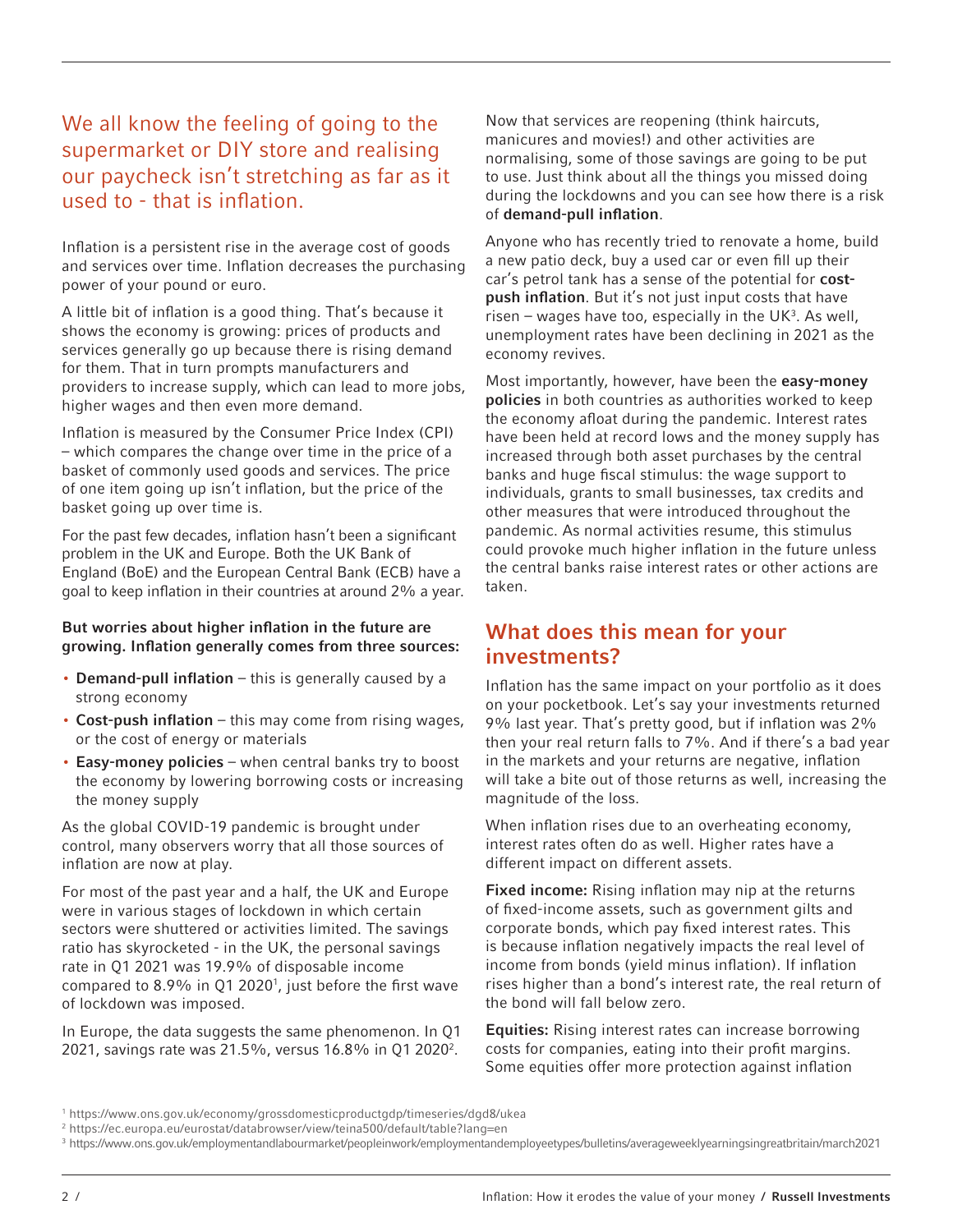than others: demand for some goods remains strong even when companies pass on price increases to customers. People will always buy toilet paper, shampoo and toothpaste, for example. They'll keep paying their phone bill, although they may not upgrade their device.

Real Assets: Their unique characteristics mean they can provide investors with an income stream that is generally protected from the impact of rising inflation over time.

#### Infrastructure

• Most infrastructure assets have an explicit link to inflation through regulation, concession agreements or contracts. This is often because many infrastructure assets have monopoly-like competitive positions (such as ports, airports, electrical generating stations) and rising prices don't have a substantial impact on demand.

#### Real estate

• Real estate revenues can be adjusted higher through contract renewals, providing some protection against inflationary pressures. As well, rising prices also affect the construction of new buildings, thereby increasing the value of existing buildings.

#### **Commodities**

• The prices of commodities such as gold and oil typically rise when inflation accelerates. They also tend to move in an inverse relationship to the U.S. dollar, so an expected weakening in the dollar should raise the price of commodities.

The best solution to the problem of possible – but not certain – inflation is to remain diversified with a broad selection of asset classes across geographies, industries, market capitalisation and styles.

Equities remain an important part of any portfolio no matter the economic environment because of the growth potential they provide. As well, earnings and dividends have traditionally been good hedges against inflation over the long term. Diversifying globally may be helpful as different regions experience inflation differently.

Fixed income remains necessary to offset the risk from the equities portion. While some fixed income assets such as government bonds may pay yields below inflation, moving to shorter-duration instruments may be an appropriate strategy. Since bond yields tend to rise with inflation (and prices fall), holding shorter-term bonds allows you to reinvest your cash flows at higher rates over a shorter time period.

While inflation risks are rising, we aren't likely to see a sharp spike as was seen during the 1970s oil embargo, since both the BoE and ECB are committed to their inflation goals. Still, the outlook is uncertain and therefore it may be prudent to prepare for higher inflation.



#### Consumer Price Index (CPI) / Percentage Change Year-Over-Year

Source: Bloomberg. UK EU harmonised CPI figure not seasonally adjusted. EU harmonised CPI, not seasonally adjusted. Data as at 01 May 2021.